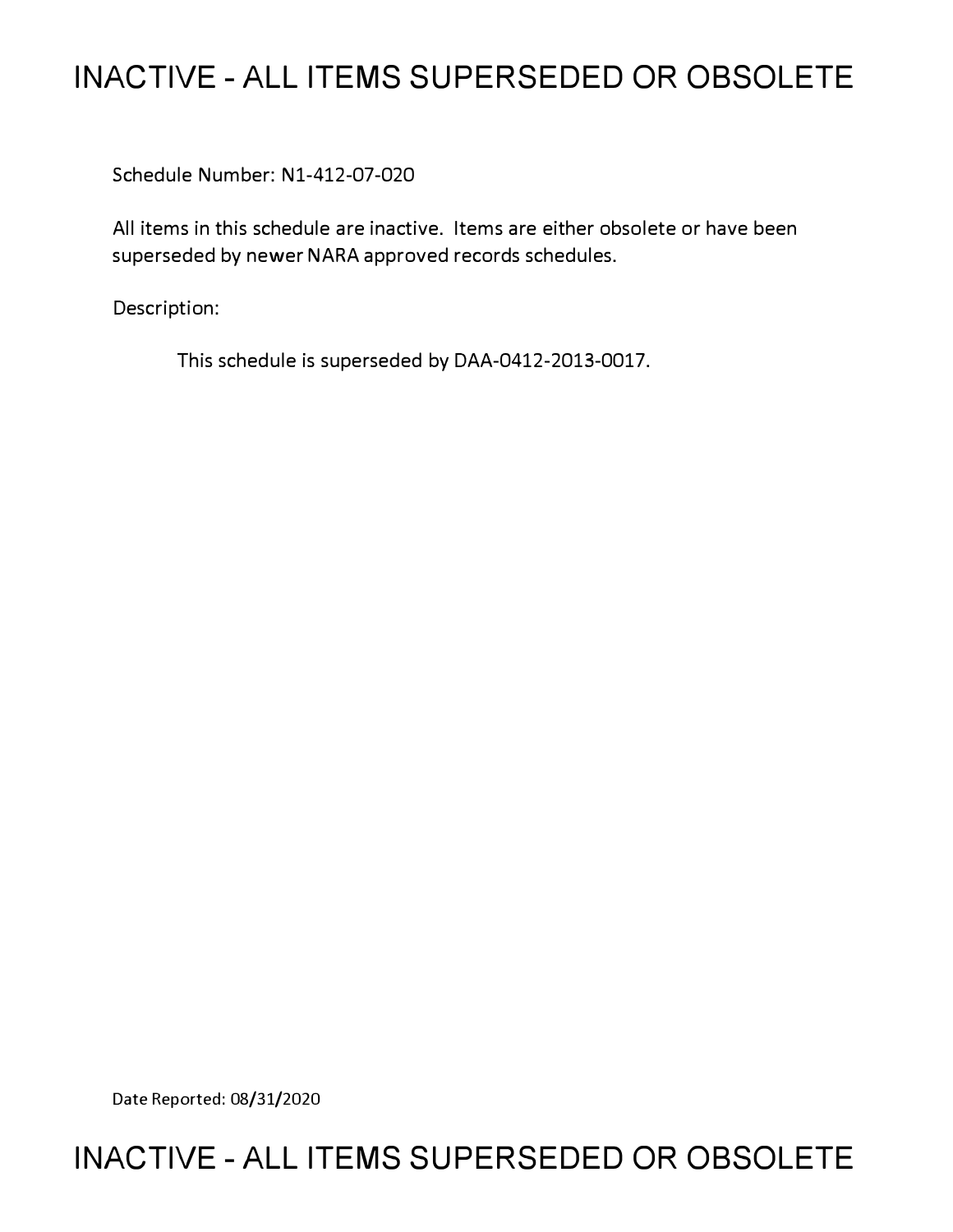| <b>REQUEST FOR RECORDS DISPOSITION AUTHORITY</b>                                                                                                                                                                                                                                                                                                                                                                                                                                                                                                                                       |              | <b>JOB NUMBER</b>                                                                                                                                                                                                                              | $1 - 412 - 07 - 20$                               |                                    |  |
|----------------------------------------------------------------------------------------------------------------------------------------------------------------------------------------------------------------------------------------------------------------------------------------------------------------------------------------------------------------------------------------------------------------------------------------------------------------------------------------------------------------------------------------------------------------------------------------|--------------|------------------------------------------------------------------------------------------------------------------------------------------------------------------------------------------------------------------------------------------------|---------------------------------------------------|------------------------------------|--|
| To: NATIONAL ARCHIVES and RECORDS ADMINISTRATION (NIR)<br>WASHINGTON, DC 20408                                                                                                                                                                                                                                                                                                                                                                                                                                                                                                         |              |                                                                                                                                                                                                                                                | DATE RECEIVED                                     |                                    |  |
| 1 FROM (Agency or establishment)                                                                                                                                                                                                                                                                                                                                                                                                                                                                                                                                                       |              |                                                                                                                                                                                                                                                | <b>NOTIFICATION TO AGENCY</b>                     |                                    |  |
| U.S. Environmental Protection Agency                                                                                                                                                                                                                                                                                                                                                                                                                                                                                                                                                   |              |                                                                                                                                                                                                                                                |                                                   |                                    |  |
| 2 MAJOR SUBDIVISION                                                                                                                                                                                                                                                                                                                                                                                                                                                                                                                                                                    |              |                                                                                                                                                                                                                                                |                                                   |                                    |  |
| 3 MINOR SUBDIVISION                                                                                                                                                                                                                                                                                                                                                                                                                                                                                                                                                                    |              | In accordance with the provisions of 44 U.S.C.<br>disposition<br>3303a,<br>the<br>request,<br>including<br>amendments, is approved except for items that may<br>marked Adisposition not approved≅ or<br>be<br>Awithdrawn $\cong$ in column 10. |                                                   |                                    |  |
| 4 NAME OF PERSON WITH WHOM TO CONFER                                                                                                                                                                                                                                                                                                                                                                                                                                                                                                                                                   | 5 TELEPHONE  | DATE                                                                                                                                                                                                                                           | ARCHIVIST OF THE UNITED STATES                    |                                    |  |
| John B. Ellis                                                                                                                                                                                                                                                                                                                                                                                                                                                                                                                                                                          | 202-566-1643 | 3/2007                                                                                                                                                                                                                                         | Un berne                                          |                                    |  |
| <b>6 AGENCY CERTIFICATION</b><br>I hereby certify that I am authorized to act for this agency in matters pertaining to the disposition of its records and that the records<br>proposed for disposal on the attached _____ page(s) are not now needed for the business of this agency or will not be needed after the<br>retention periods specified; and that written concurrence from the General Accounting Office, under the provisions of Title 8 of the<br>GAO manual for Guidance of Federal Agencies,<br>$\sqrt{\ }$ is not required;<br>is attached; or<br>has been requested. |              |                                                                                                                                                                                                                                                |                                                   |                                    |  |
| SIGNATURE OF AGENCY REPRESENTATIVE<br>DATE                                                                                                                                                                                                                                                                                                                                                                                                                                                                                                                                             |              | <b>TITLE</b>                                                                                                                                                                                                                                   |                                                   |                                    |  |
| John B Ellis                                                                                                                                                                                                                                                                                                                                                                                                                                                                                                                                                                           |              |                                                                                                                                                                                                                                                | <b>Agency Records Officer</b>                     |                                    |  |
| 8 DESCRIPTION OF ITEM AND PROPOSED DISPOSITION<br>7 Item<br>No.                                                                                                                                                                                                                                                                                                                                                                                                                                                                                                                        |              |                                                                                                                                                                                                                                                | 9 GRS OR SUPERSEDED<br><b>JOB CITATION</b>        | 10 ACTION TAKEN<br>(NARA USE ONLY) |  |
| EPA 691 Enforcement - Mobile Source Program<br>115-109<br>PREVIOUS EDITION NOT USABLE                                                                                                                                                                                                                                                                                                                                                                                                                                                                                                  |              | NC1-447-7                                                                                                                                                                                                                                      | 74-255<br><b>STANDARD FORM SF 115 (REV. 3-91)</b> |                                    |  |
| A 3/31/07 Capies Sutto Agery MWMD, NWMW, NR                                                                                                                                                                                                                                                                                                                                                                                                                                                                                                                                            |              |                                                                                                                                                                                                                                                |                                                   |                                    |  |

 $\tilde{\mathbf{r}}$  :

 $\overleftrightarrow{e}$ 

 $\mathbf{t}$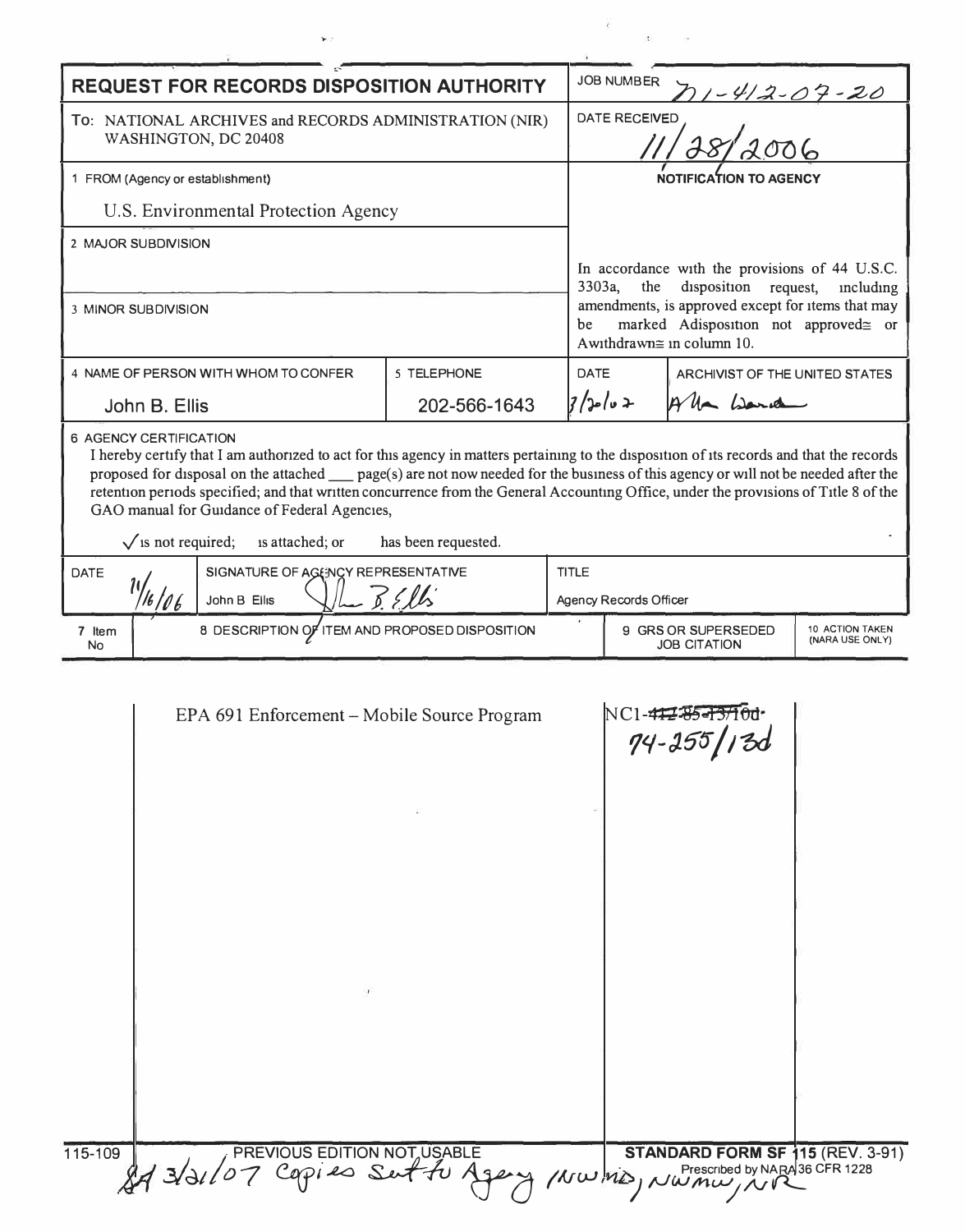**This schedule is in development. It may not be used to retire or destroy records. If you have any**  questions, please contact the Records Help Desk.

# **EPA Records Schedule 691**

**Status:** Development, 11/09/2006

**Title:** Enforcement - Mobile Source Program

**Program:** Enforcement and Compliance Assurance

**Applicability:** Headquarters

**Function:** 108-025-08 - Compliance and Enforcement

### **NARA Disposal Authority:**

This schedule authorizes the disposition of the record copy in any media (media neutral). Records designated for permanent retention must be transferred to the National Archives in accordance with NARA standards at the time of transfer.

• Pending

### **Description:**

 $\mathcal{X}^*$ 

Contains documents pertaining to the control of emissions from automobile engines. Documents and data relating to statement of program, analysis of statement of program, analysis of state laws, interim authorizations, various programs and authorities, and statements from Attorney General.

#### **Disposition Instructions:**

**Item a:** Record copy

- Disposable
- Close inactive records upon completion or termination of case. Destroy 20 years after file closure.

#### **Guidance:**

See EPA 207 for Enforcement Action Files referred to Regional Counsel.

#### **Reasons for Disposition:**

The disposition instructions have been rewritten as media neutral to allow for maintaining the record copy in EPA's electronic recordkeeping system. The retention has not changed.

Item b for electronic copies created with word processing and electronic mail applications deleted 08/23/2006 pursuant to NARA Bulletin 2006-04.

#### **Custodians:**

<file://F:\bf2006\Schedules>-media neutral NARA project\691.html  $\frac{11}{14/2006}$